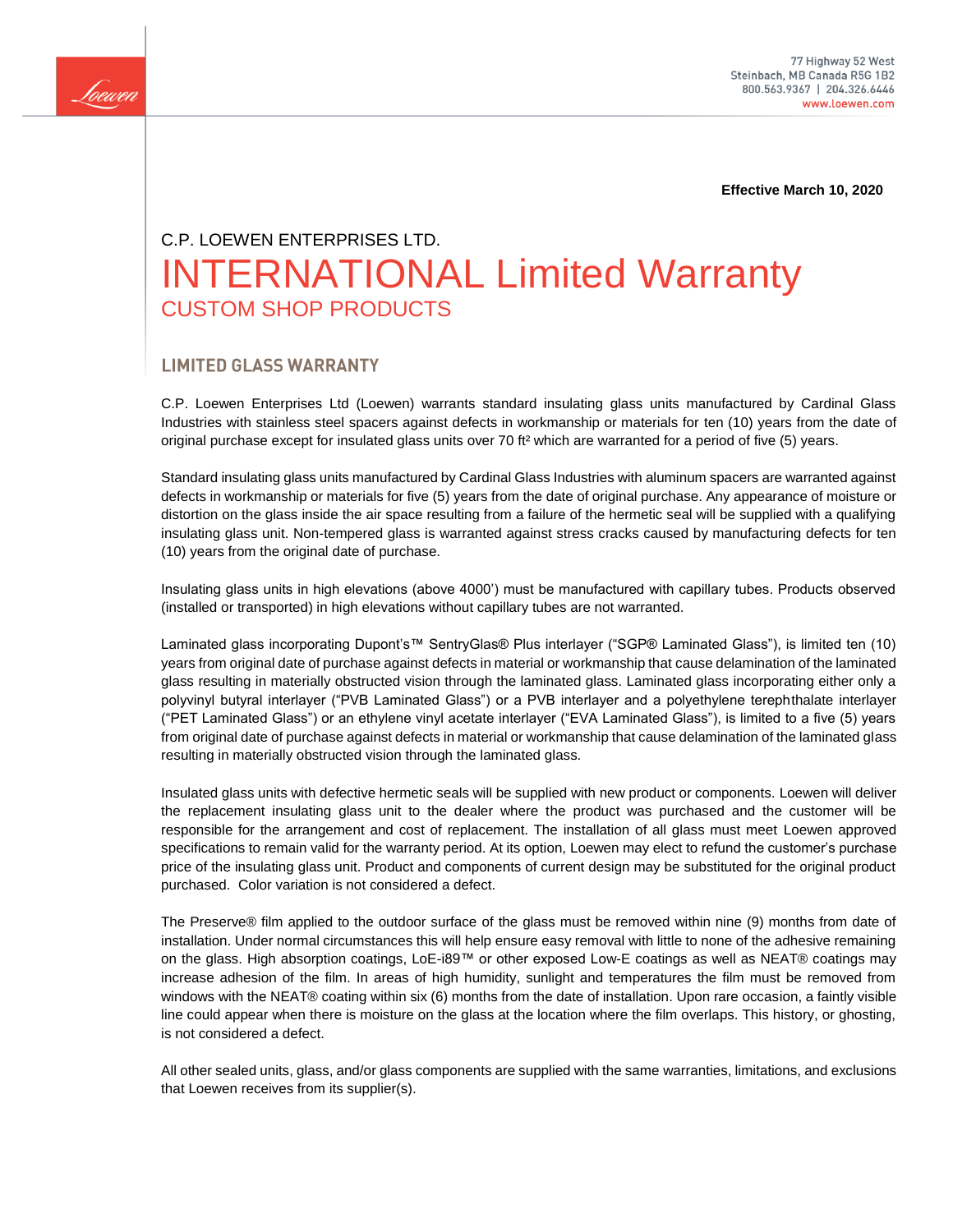

# **WOOD COMPONENT LIMITED WARRANTY**

Loewen warrants wood components on products against defects in materials or workmanship that affect product performance for a period of five (5) years from the date of original purchase. Thereafter, Loewen at its sole option, may repair or replace the defective component(s) with the same or equivalent product(s) or component(s) by delivering the replacement component(s) to the dealer where the product was purchased. The customer is responsible for the arrangement and cost of installation and/or replacement. At its option, Loewen may elect to refund the customer's purchase price of the product component(s).

# **COMPONENT LIMITED WARRANTY**

Loewen warrants all non-glass components including locks, hardware, hinges, and non-wood components against defects in materials or workmanship that affect product performance for a period of one (1) year from the date of original purchase. During the warranty period, Manufacturer, at its sole option, may repair or replace the defective component(s) with the same or equivalent product(s) or component(s) by delivering the replacement component(s) to the dealer where the product was purchased. The customer is responsible for the arrangement and cost of installation and/or replacement. At its option, Loewen may elect to refund the customer's purchase price of the product component(s).

Oil Rubbed finishes include an applied oil and variation in color between individual pieces of hardware is normal and should be anticipated. Repeated handling of oil rubbed bronze hardware will create the bronze or brass patina that is the distinguishing characteristic of oil-rubbed and rustic bronze finishes. Oil rubbed bronze and rustic bronze are "living finishes" with no protective coating. With time or frequent handling, the dark oiled appearance will wear away revealing the bronze or brass substrate beneath. This is considered normal and not a warranted item. The appearance of these finishes will vary depending on usage, supplier and environmental conditions such as, but not limited to, high salt concentrations. This patina process is considered normal and not a warranted item.

# **ACCOYA® COMPONENT LIMITED WARRANTY**

Manufacturer warrants Accoya<sup>®</sup> components on products against defects in materials or workmanship that affect product performance for a period of twenty (20) years from the date of original purchase. All other wood components are covered under Loewen's Limited Warranty for Custom Shop Products. During the warranty period, Loewen, at its sole option, may repair or replace the defective component(s) with the same or equivalent product(s) or component(s) by delivering the replacement component(s) to the dealer where the product was purchased. The customer is responsible for the arrangement and cost of installation and/or replacement. At its option, Loewen may elect to refund the customer's purchase price of the product component(s).

# **FINISHES**

#### **EXTERIOR CLADDING FINISHES**

Loewen's standard aluminum finish is warranted for a period of twenty (20) years from the date of original purchase against manufacturing defects resulting in chalk (in excess of ASTM D-4214 number eight (8) rating, determined by the procedure outlines in ASTM D-4214), fade (more than five (5) Delta-E Hunter units (square root of the sum of square Delta L, Delta a, and Delta b) as determined by ASTM method D-2244 method 6.3, and loss of adhesion (peeling), per AAMA (American Architectural Manufacturer's Association's Specification 2605, except where provided below. Anodized finishes are warranted to be free from manufacturing defects for a period of ten (10) years from the date of original purchase, except where provided below. Fiberglass cladding components are warranted free from manufacturing defects for a period of ten (10) years from the date of original purchase. Fading or color changes may not be uniform if the surfaces are not equally exposed to the sun and elements, which is not considered a defect.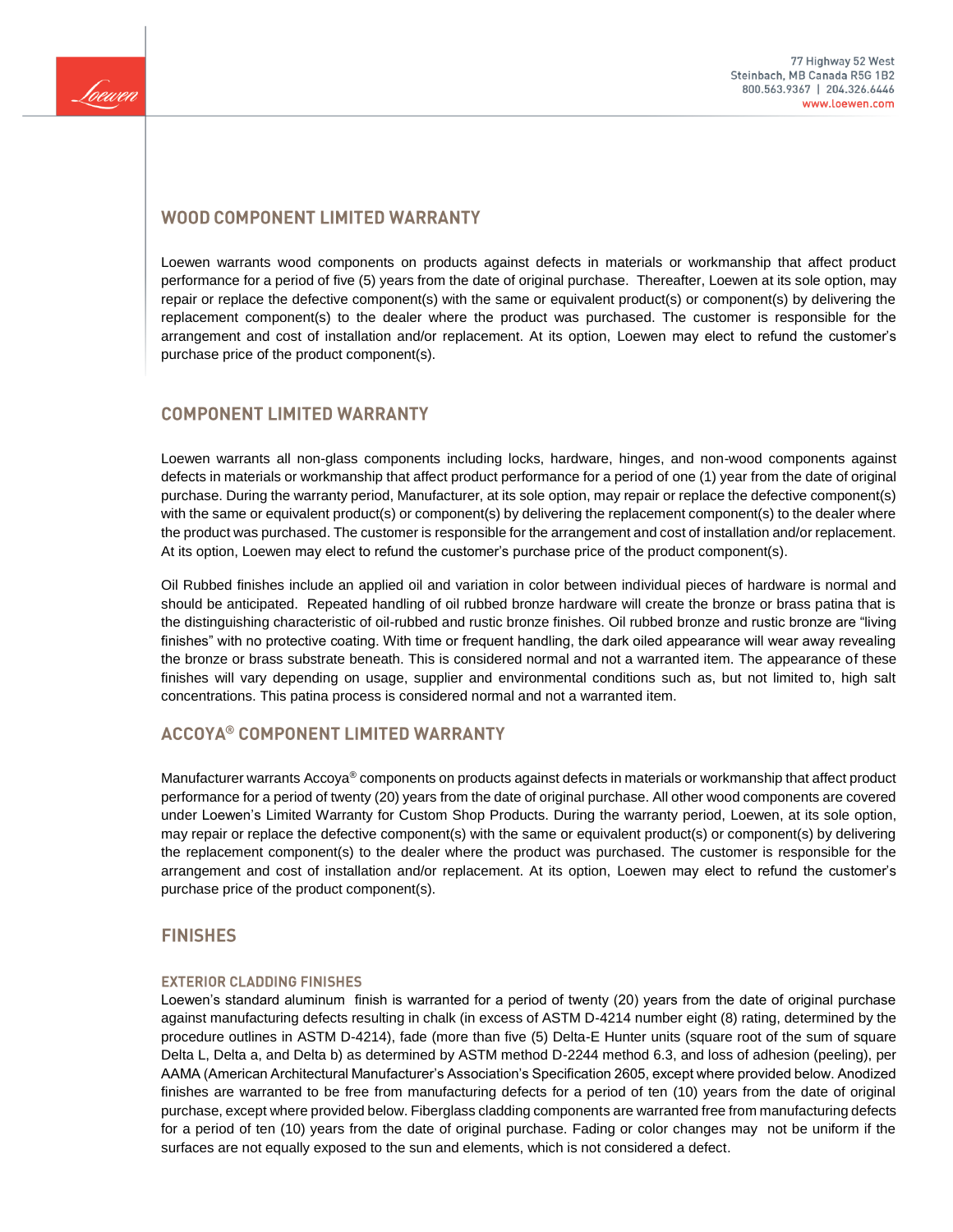

The factory applied protective film on the exterior of some metal clad components is required to be removed within ninety (90) days from date of installation.

Products installed in coastal environments (within one (1) mile of a sea coast or other salt water source) must be cleaned thoroughly with mild detergent soap and water. This must be done every three (3) months as a minimum, and more frequently if necessary to prevent the build-up of salt or corrosive residue. Any chips or scratches must be repaired immediately and not left exposed to the elements. Aluminum clad painted products in these environments are warranted to be free from manufacturing defects that result in abnormal corrosion or deterioration of the exterior cladding or finish for a period of ten (10) years, including anodized sills used on sliding and swinging doors. The determination as to whether abnormal corrosion or deterioration in coastal environments and/or in areas of high salt concentration has occurred will be made at Loewen's sole discretion.

Coastal environments can be extremely corrosive and some finish deterioration is normal and should be expected. Areas with higher salt concentration that are within one (1) mile of a sea coast or other salt water source may have more deterioration occurring.

Except as stated above, anodized finishes are not warranted in coastal or high salt concentration environments.

Failure to comply with the regular cleaning and maintenance requirements within the specified schedule will invalidate this warranty. Thorough cleaning of all exterior window and door surfaces (including those not visible when the operating unit is closed) must be undertaken with mild soap and water and a complete fresh water rinse.

Documented proof of regularly scheduled cleaning is required. A maintenance log as well as instructions on cleaning can be found in the "Care and Maintenance of Exterior Aluminum Cladding" section found at [www.loewen.com.](http://www.loewen.com/)

Loewen at its sole option will supply materials for repair or equivalent product(s) or component(s) for the remaining warranty period by delivering the replacement components to the dealer where the product was purchased. The customer is responsible for the arrangement and cost of installation and/or replacement. At its option, Loewen may elect to refund the customer's purchase price of the product component(s).

## **CYPRIUM COLLECTION**

Refer to the Loewen Limited Warranty for warranty coverage on Cyprium products

#### **EXTERIOR AND INTERIOR FINISH WARRANTY**

Exterior and interior factory applied finishes are covered as per the Factory Applied Finishes Limited Warranty.

### **REPLACEMENT PARTS**

Replacement parts provided by Manufacturer staff or agents are warranted for ninety (90) days or the balance of the existing warranty, whichever is greater.

#### **WARRANTY LIMITATIONS**

Product and components of current design may be substituted for the original product purchased. Texture and color variation, nail holes, and fastener marks are not considered defects. Labor is not covered by warranty and will be at the expense of the customer.

Clad and non-clad panels for all doors including but not limited to Bifold, LiftSlide, and MultiSlide must be properly finished according to Loewen finishing instructions immediately upon delivery to the jobsite. These instructions can be found under the "Guidelines for Finishing your Loewen Windows and Doors" section found a[t www.loewen.com.](http://www.loewen.com/)

Electric window operators, retractable screens, and other accessories supplied with Manufacturer products are warranted for the same warranties, limitations, and exclusions that Manufacturer receives from its supplier.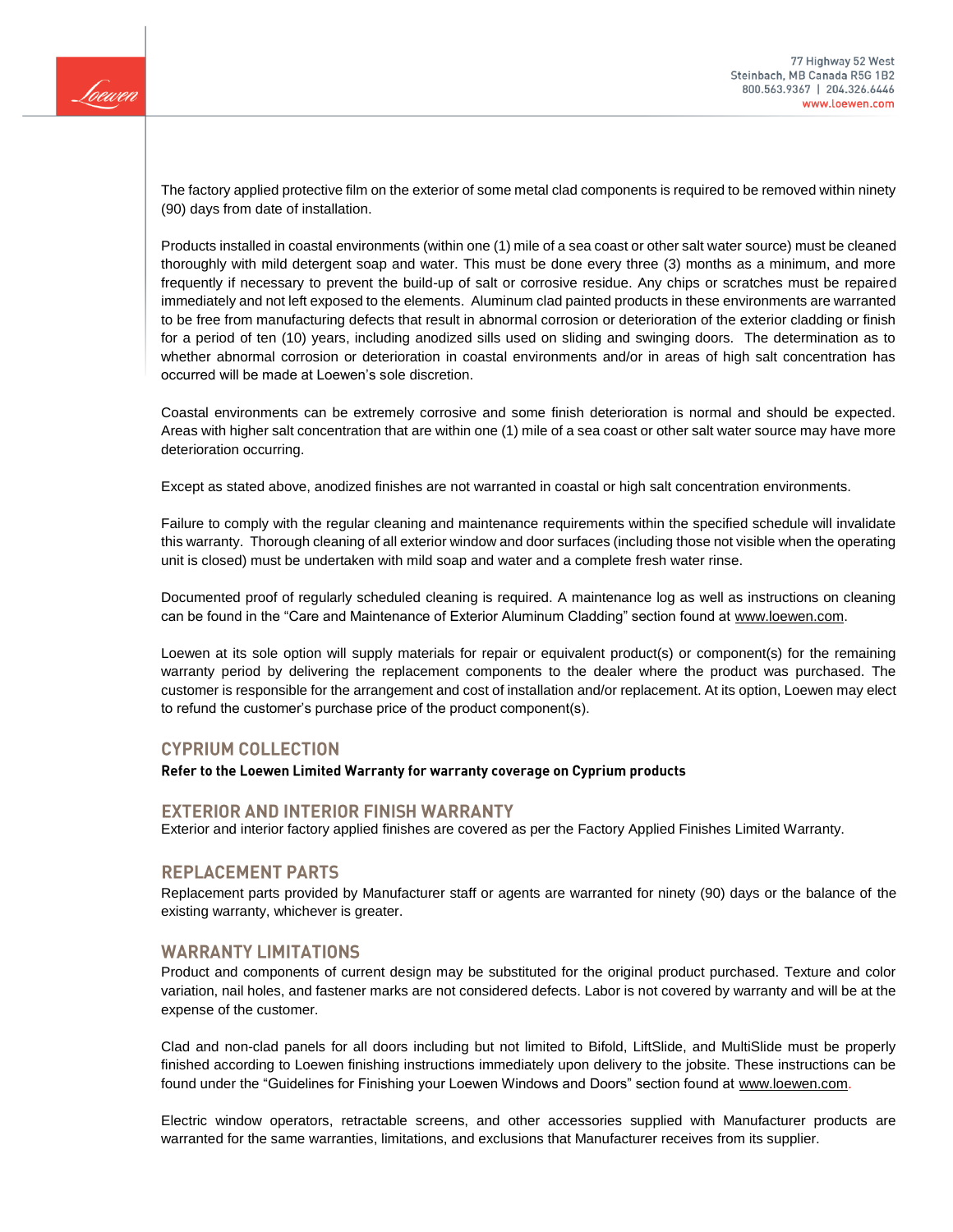

Screens are not designed to, nor will they prevent falls.

Suitability and compliance with building codes and standards (local or other), including building components, design and installation of flashing and/or sealing systems, and the use of Manufacturer's product is the responsibility of the purchaser, user, architect, contractor, installer, or other building professional.

The preparation of the rough opening for large openings such as those required by, but not limited to, Lift and Slide, MultiSlide and Bifold doors have unique requirements. Structural headers that allow for deflection no greater than 1/8"along the unsupported length once the header is fully loaded are required. Special care needs to be taken when installing any unit including transoms above such large opening units.

Manufacturer is not responsible for site measurements or the determination of structural and architectural requirements for the installation of fenestration products. Site specifications are typically the responsibility of building professionals or engineers to determine.

All warranty categories are non-prorated except as listed.

This limited warranty supersedes all previous versions and notifications, is not transferable, and applies to product purchased and installed outside of Canada and The United States. The warrantor is C.P. Loewen Enterprises Ltd.

## **EXCLUSIONS**

This limited warranty excludes coverage for damage to Manufacturer's units or non-Manufacturer components and materials as a result of the failure of components covered by the warranty.

This warranty does not cover:

- Touch-up Paint.
- Factory applied primer.

Factory applied primer is meant to assist in the adhesion of a field applied finish top coat and is not meant to provide protection in an unfinished state over an extended period of time.

- Minute paint fracturing which may occur in proper fabrication of building parts.
- Scratches, abrasions, or other damage caused by improper handling or cleaning.
- Repainting or refinishing costs after replacement of defective components.
- Costs for installation, loss of time, inconvenience, delays in construction, or late delivery.
- Normal wear or discoloration of finishes, including tarnishing; and condensation or frost on exposed surfaces of the insulating glass unit, either on the inside or on the outside of the house resulting from excessive humidity.
- Cracked, shattered or broken glass; damage due to application of films, fixtures or decorations.
- Minor glass imperfections which do not impair structural integrity or obscure normal vision, including minor scratches and curvature of the glass, are not considered defects and are excluded from coverage.
- Visual distortion in tempered, heat strengthened and or laminated glass is to be expected. This is not considered a defect. Bi-stable glass characteristics are normal in oversized tempered and heat strengthened glass. This is not considered a defect. This can be reduced by using thicker glass and sizes that are more rectangular than square.
- Damage due to direct heat or flame.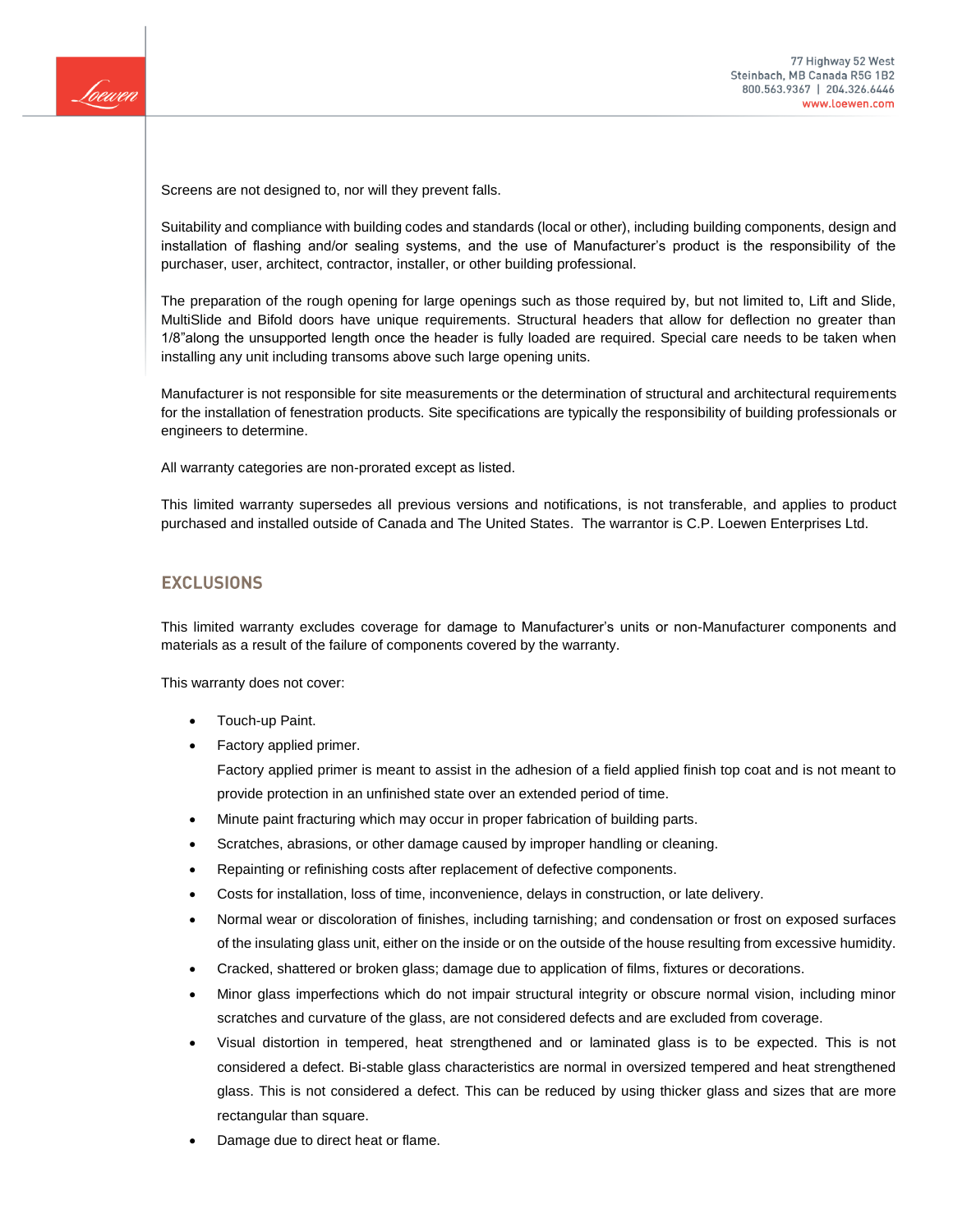

- Damage or failure of hermetic seals from improper installation.
- Insulating glass units installed in units not manufactured by Manufacturer.
- Other manufacturer's glass or insulating glass units, unless factory installed by Manufacturer.
- Insulating glass units manufactured with Georgian Polished Wire glass installed in doors.
- Retention of Argon or other inert gas present in insulating glass at time of manufacture.
- Bending of metal components may lead to surface deformation and should be anticipated
- Damage from accident, improper handling, alteration or misuse.
- Damage occurring in transit after leaving the Manufacturer's plant or truck.
- Damage occurring in the customer's storage facility, on site prior to or during construction, through vandalism, theft, or from any other cause beyond Manufacturer's control.
- Damage to products or structures resulting from improper installation, including, but not limited to, nonstandard and/or improper installation including non-vertical, upside down, on the side, out of square and out of plumb.
- Damage to products resulting from improper storage.
- Installation in structures lacking adequate moisture drainage or moisture management including units installed without flashing and units with Exterior Insulation and Finish Systems ("EIFS") without proper drainage systems.
- Deficiencies in construction, building design and maintenance.
- Damage resulting from exposure to extreme weather, excessive humidity or excessive dryness.
- Bleed through of resin, pitch or tannins.
- Damage while in an unfinished or unprotected state (may include distortion or splitting of wood components). Interiors must be primed, sealed, or finished within 14 days of delivery. Exteriors must be primed, sealed, or finished immediately upon delivery.
- Corrosion and related damage.
- Use of brick wash, chemical solvents or other inappropriate cleaners.
- Acts of God, nature, war, or terrorism.
- Modifications and alterations to product and/or repair or service of the product by anyone other than manufacturer.
- Any use of the product other than for which it was intended.
- The use of 1 3/8" doors for exterior purposes.
- The use of Alder wood for exterior use.
- True plank doors or plank overlays.
- Flush panel doors
- Wood screen door panels for warpage or bowing
- Products installed in or near pools, saunas, hot tubs, or other high-humidity environments
- Variations in wood color, texture, pattern and/or grain. These are natural characteristics of wood and are not considered defects.
- Doors installed with an inadequate overhang above. An adequate overhang refers to an overhang projecting a distance away from the door that is at least equal to one-half of the elevation difference between the bottom of the door and the base of the overhang structure at a minimum.
- Oversized product.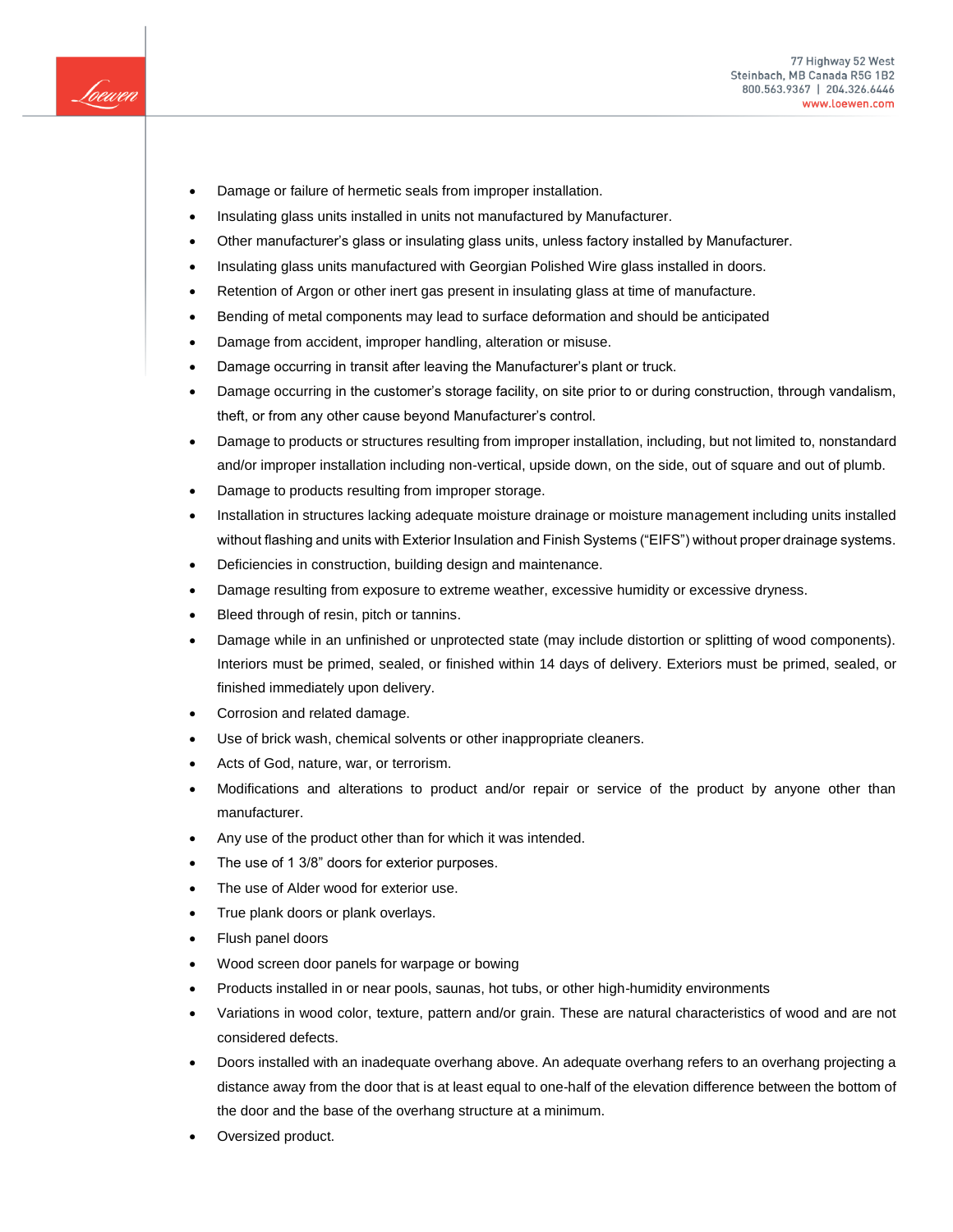

Doors above 84" in height must have a multipoint lock installed.

Defects shall be defined by any characteristic, flaw, failure, weakness, imperfection, or error, determined by Manufacturer to be defective in material or workmanship, under normal use.

Minimal flexing of door panels or door warpage is considered a defect when the deflection exceeds 8 mm (5/16"), providing the door is manufactured with standard multi-point lock and hinge preparation. Minute fracturing of paint finishes is not considered a defect and is excluded from coverage. For doors over 84″ in height, a multipoint is required and the warpage is limited to any 84" portion of the door. Warpage will be measured by placing a straight edge or a taut line on the concave face of the door and determining the maximum distance from the straight edge or line to the door face. The door must be properly hung and finished with all surfaces being sealed and cannot be the result of an improperly installed door jamb or a wall out of plumb. Multi-point locks must be activated and used at all times.

Flush track for LiftSlide and other products and flat/low profile door sills are not warranted against water or air intrusion of any sort. The Owner must make sure that these units are installed in an area that is covered and not exposed to unfavorable weather conditions. The Owner takes full responsibility for the installation and use of these products.

Loewen published performance ratings are representative of average performance and are not warranted for specific units or applications. Product performance can vary and will change over time. Examples of situations that can have an impact on performance include but are not limited to shipping and handling, installation, maintenance, exposure and normal wear and tear.

Custom Shop products are tailored to project specifications and as such, may be untested and not come with performance ratings of any kind. The warranty for Custom Shop products will vary from core Loewen products.

# **WARRANTY CONDITIONS**

THE LIMITED WARRANTY SET FORTH BY THE MANUFACTURER IN THIS DOCUMENT EFFECTIVE MARCH 10, 2020 IS THE ONLY EXPRESS WARRANTY APPLICABLE TO THESE PRODUCTS. NO ONE IS AUTHORIZED TO MODIFY OR EXPAND THIS LIMITED WARRANTY. THE ABSOLUTE LIMIT OF LOEWEN'S LIABILITY IS THE PURCHASE PRICE OF THE PRODUCT. THERE IS NO OTHER EXPRESS WARRANTY. ANY IMPLIED WARRANTIES, INCLUDING THOSE OF MERCHANTABILITY AND FITNESS FOR A PARTICULAR PURPOSE, ARE LIMITED TO THE DURATION OF THE EXPRESS WARRANTY PROVIDED HEREIN. THIS LIMITED WARRANTY IS THE EXCLUSIVE REMEDY, AND LIABILITY FOR INCIDENTAL OR CONSEQUENTIAL DAMAGES UNDER ANY AND ALL WARRANTIES IS EXCLUDED TO THE EXTENT PERMITTED BY LAW.

Some states do not allow the exclusion or limitation of incidental or consequential damages or limitations on how long an implied warranty lasts, so the above exclusion or limitation may not apply to you. This warranty gives you specific legal rights, and you may also have other rights, which vary from state to state.

#### **RECEIVING PRODUCT**

Upon receipt of product, it is mandatory that an inspection immediately occurs, verifying that the products received are what was ordered. In addition, the product(s) need to be checked for potential freight damage and/or defects.

If the claimed nonconformity is for a warped component, Manufacturer may defer repairing or replacing the product for a period up to twelve (12) months from date of claim or the date when the product was installed, to permit conditioning and equalization to humidity and temperature conditions. This deferred period will not be counted against the warranty period. In obvious cases of uncorrectable warp, the product will be replaced immediately.